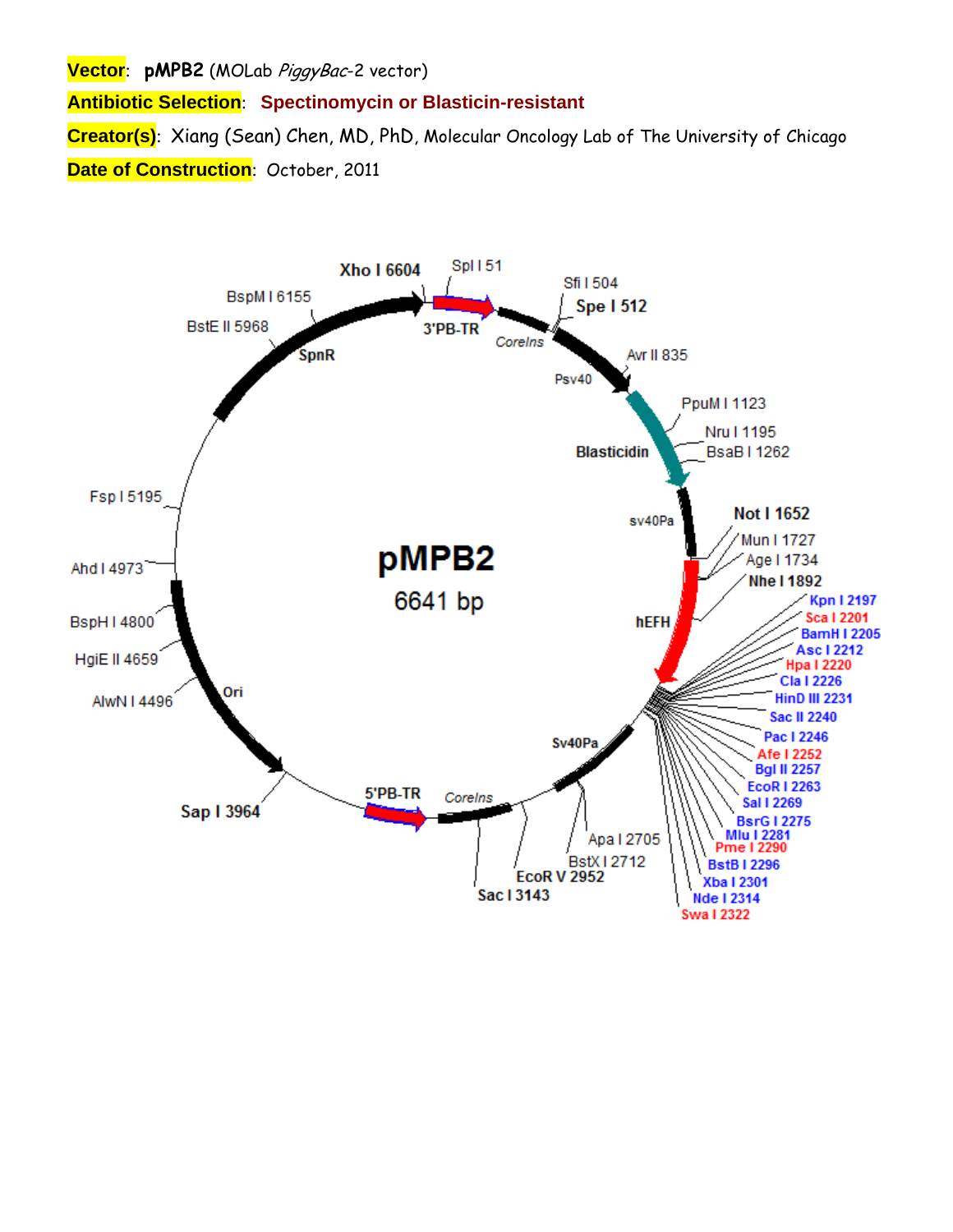# **pMPB2 Vector Sequence**

*(Spectinomycin or Blasticin-resistant)* 

CTGCAGAACACGCAGCTAGATTAA**CCCTAGAAAGATAATCATATTGTGACGTACGTTAAAGATAATCATGCGTAAAATTGACGCATG** TGTTTTATCGGTCTGTATATCGAGGTTTATTTATTAATTTGAATAGATATTAAGTTTTATTATATTTACACTTACATACTAATAATA AATTCAACAAACAATTTATTTATGTTTATTTATTTATTAAAAAAAAACAAAAACTCAAAATTTCTTCTATAAAGTAACAAAACTTTT ATGAGGGACAGCCCCCCCCCAAAGCCCCCAGGGATGTAATTACGTCCCTCCCCCGCTAGGGGGCAGCAGCGAGCCGCCCGGGGCTCC GCTCCGGTCCGGCGCTCCCCCCGCATCCCCGAGCCGGCAGCGTGCGGGGACAGCCCGGGCACGGGGAAGGTGGCACGGGATCGCTTT CCTCTGAACGCTTCTCGCTGCTCTTTGAGCCTGCAGACACCTGGGGGGATACGGGGAAAAGGCCTCCACGGCCAGACTAGTAATGTG TGTCAGTTAGGGTGTGGAAAGTCCCCAGGCTCCCCAGCAGGCAGAAGTATGCAAAGCATGCATCTCAATTAGTCAGCAACCAGGTGT GGAAAGTCCCCAGGCTCCCCAGCAGGCAGAAGTATGCAAAGCATGCATCTCAATTAGTCAGCAACCATAGTCCCGCCCCTAACTCCG CCCATCCCGCCCCTAACTCCGCCCAGTTCCGCCCATTCTCCGCCCCATGGCTGACTAATTTTTTTTATTTATGCAGAGGCCGAGGCC GCCTCTGCCTCTGAGCTATTCCAGAAGTAGTGAGGAGGCTTTTTTGGAGGCCTAGGCTTTTGCAAAAAGCTCCCGGGAGCTTGTATA TCCATTTTCGGATCTGATCAGCACGTGTTGACAATTAATCATCGGCATAGTATATCGGCATAGTATAATACGACAAGGTGAGGAACT AAACCATGGCCAAGCCTTTGTCTCAAGAAGAATCCACCCTCATTGAAAGAGCAACGGCTACAATCAACAGCATCCCCATCTCTGAAG ACTACAGCGTCGCCAGCGCAGCTCTCTCTAGCGACGGCCGCATCTTCACTGGTGTCAATGTATATCATTTTACTGGGGGACCTTGTG CAGAACTCGTGGTGCTGGGCACTGCTGCTGCTGCGGCAGCTGGCAACCTGACTTGTATCGTCGCGATCGGAAATGAGAACAGGGGCA TCTTGAGCCCCTGCGGACGGTGCCGACAGGTGCTTCTCGATCTGCATCCTGGGATCAAAGCCATAGTGAAGGACAGTGATGGACAGC CGACGGCAGTTGGGATTCGTGAATTGCTGCCCTCTGGTTATGTGTGGGAGGGCTAAGCACTTCGTGGCCGAGGAGCAGGACTGACAC GTGCTACGAGATTTCGATTCCACCGCCGCCTTCTATGAAAGGTTGGGCTTCGGAATCGTTTTCCGGGACGCCGGCTGGATGATCCTC CAGCGCGGGGATCTCATGCTGGAGTTCTTCGCCCACCCCAACTTGTTTATTGCAGCTTATAATGGTTACAAATAAAGCAATAGCATC ACAAATTTCACAAATAAAGCATTTTTTTCACTGCATTCTAGTTGTGGTTTGTCCAAACTCATCAATGTATCTTATCATGTCTGGCGG CCGCTCCGGTGCCCGTCAGTGGGCAGAGCGCACATCGCCCACAGTCCCCGAGAAGTTGGGGGGAGGGTCGGCAATTGAACCGGTGC CTAGAGAAGGTGGCGCGGGGTAAACTGGGAAAGTGATGTCGTGTACTGGCTCCGCCTTTTTCCCGAGGGTGGGGGAGAACCGTATAT AAGTGCAGTAGTCGCCGTGAACGTTCTTTTTCGCAACGGGTTTGCCGCCAGAACACAGCTGAAGCTAGCTTCGAGGGGCTCGCATCT CTCCTTCACGCGCCCGCCGCCCTACCTGAGGCCGCCATCCACGCCGGTTGAGTCGCGTTCTGCCGCCTCCCGCCTGTGGTGCCTCCT GAACTGCGTCCGCCGTCTAGGTAAGTTTAAAGCTCAGGTCGAGACCGGGCCTTTGTCCGGCGCTCCCTTGGAGCCTACCTAGACTCA GCCGGCTCTCCACGCTTTGCCTGACCCTGCTTGCTCAACTCTACGTCTTTGTTTCGTTTTCTGTTCTGCGCCGTTACAGATCCAAGC TGTGACCGGCGCCTACGGTACC**AGTACTGGATCCGGCGCGCCGTTAACATCGATAAGCTTCCGCGGTTAATTAAAGCGCT**agatctG **AATTCGTCGACTGTACAACGCGTGTTTAAACTTCGAATCTAGATACGTACATATGATTTAAAT**GATCTAACTAACTAAACTTGTTTA TTGCANCTTATAATGGTTACAAATAAAGCAATAGCATCACAAATTTCACAAATAAAGCATTTTTTTCACTGCATTCTAGTTGTGGTT TGTCCAAACTCATCAATGTATCTTATCATGTCTGGAATGACTCAAATGATGTCAATTAGTCTATCAGAAGCTCATCTGGTCTCCCTT CCGGGGGACAAGACATCCCTGTTTAATATTTAAACAGCAGTGTTCCCAAACTGGGTTCTTATATCCCTTGCTCTGGTCAACCAGGTT GCAGGGTTTCCTGTCCTCACAGGAACGAAGTCCCTAAAGAAACAGTGGCAGCCAGGTTTAGCCCCGGAATTGACTGGATTCCTTTTT TAGGGCCCATTGGTATGGCTTTTTCCCCGTATCCCCCAGGTGT<mark>CTGCAG</mark>GCTCAAAGAGCAGCGAGAAGCGTTCAGAGGAAAGCGA TCCCGTGCCACCTTCCCCGTGCCCGGGCTGTCCCCGCACGCTGCCGGCTCGGGGATGCGGGGGGAGCGCCGGACCGGAGCGGAGCCC CGGGCGGCTCGCTGCTGCCCCCTAGCGGGGGAGGGACGTAATTACATCCCTGGGGGCTTTGGGGGGGGGCTGTCCCTGATATCTATA ACAAGAAAATATATATATAATAAGTTATCACGTAAGTAGAACATGAAATAACAATATAATTATCGTATGAGTTAAATCTTAAAAGTC ACGTAAAAGATAATCATGCGTCATTTTGACTCACGCGGTCGTTATAGTTCAAAATCAGTGACACTTACCGCATTGACAAGCACGCCT CACGGGAGCTCCAAGCGGCGACTGAGATGTCCTAAATGCACAGCGACGGATTCGCGCTATTTAGAAAGAGAGAGCAATATTTCAAGA ATG**CATGCGTCAATTTTACGCAGACTATCTTTCTAGGG**TTAATCTAGCTGCATCAGGATCATATCGTCGGGTCTTTTTTCATCGCCC AAGCTGGCGCTATCTGGGCATCGGGGAGGAAGAAGCCCGTGCCTTTTCCCGCGAGGTTGAAGCGGCATGGAAAGAGTTTGCCGAGGA TGACTGCTGCTGCATTGACGTTGAGCGAAAACGCACGTTTACCATGATGATTCGGGAAGGTGTGGCCATGCACGCCTTTAACGGTGA ACTGTTCGTTCAGGCCACCTGGGATACCAGTTCGTCGCGGCTTTTCCGGACACAGTTCCGGATGGTCAGCCCGAAGCGCATCAGCAA CCCGAACAATACCGGCGACAGCCGGAACTGCCGTGCCGGTGTGCAGATTAATGACAGCGGTGCGGCGCTGGGATATTACGTCAGCGA GGACGGGTATCCTGGCTGGATGCCGCAGAAATGGACATGGATACCCCGTGAGTTACCCGGCGGGCGCGCTTGGCGTAATCATGGTCA TAGCTGTTTCCTGTGTGAAATTGTTATCCGCTCACAATTCCACACAACATACGAGCCGGAAGCATAAAGTGTAAAGCCTGGGGTGCC TAATGAGTGAGCTAACTCACATTAATTGCGTTGCGCTCACTGCCCGCTTTCCAGTCGGGAAACCTGTCGTGCCAGCTGCATTAATGA ATCGGCCAACGCGCGGGGAGAGGCGGTTTGCGTATTGGGCGCTCTTCCGCTTCCTCGCTCACTGACTCGCTGCGCTCGGTCGTTCGG CTGCGGCGAGCGGTATCAGCTCACTCAAAGGCGGTAATACGGTTATCCACAGAATCAGGGGATAACGCAGGAAAGAACATGTGAGCA AAAGGCCAGCAAAAGGCCAGGAACCGTAAAAAGGCCGCGTTGCTGGCGTTTTTCCATAGGCTCCGCCCCCCTGACGAGCATCACAAA AATCGACGCTCAAGTCAGAGGTGGCGAAACCCGACAGGACTATAAAGATACCAGGCGTTTCCCCCTGGAAGCTCCCTCGTGCGCTCT CCTGTTCCGACCCTGCCGCTTACCGGATACCTGTCCGCCTTTCTCCCTTCGGGAAGCGTGGCGCTTTCTCATAGCTCACGCTGTAGG TATCTCAGTTCGGTGTAGGTCGTTCGCTCCAAGCTGGGCTGTGTGCACGAACCCCCCGTTCAGCCCGACCGCTGCGCCTTATCCGGT AACTATCGTCTTGAGTCCAACCCGGTAAGACACGACTTATCGCCACTGGCAGCAGCCACTGGTAACAGGATTAGCAGAGCGAGGTAT GTAGGCGGTGCTACAGAGTTCTTGAAGTGGTGGCCTAACTACGGCTACACTAGAAGGACAGTATTTGGTATCTGCGCTCTGCTGAAG CCAGTTACCTTCGGAAAAAGAGTTGGTAGCTCTTGATCCGGCAAACAAACCACCGCTGGTAGCGGTGGTTTTTTTGTTTGCAAGCAG CAGATTACGCGCAGAAAAAAAGGATCTCAAGAAGATCCTTTGATCTTTTCTACGGGGTCTGACGCTCAGTGGAACGAAAACTCACGT TAAGGGATTTTGGTCATGAGATTATCAAAAAGGATCTTCACCTAGATCCTTTTAAATTAAAAATGAAGTTTTAAATCAATCTAAAGT ATATATGAGTAAACTTGGTCTGACAGTTACCAATGCTTAATCAGTGAGGCACCTATCTCAGCGATCTGTCTATTTCGTTCATCCATA GTTGCCTGACTCCCCGTCGTGTAGATAACTACGATACGGGAGGGCTTACCATCTGGCCCCAGTGCTGCAATGATACCGCGAGACCCA CGCTCACCGGCTCCAGATTTATCAGCAATAAACCAGCCAGCCGGAAGGGCCGAGCGCAGAAGTGGTCCTGCAACTTTATCCGCCTCC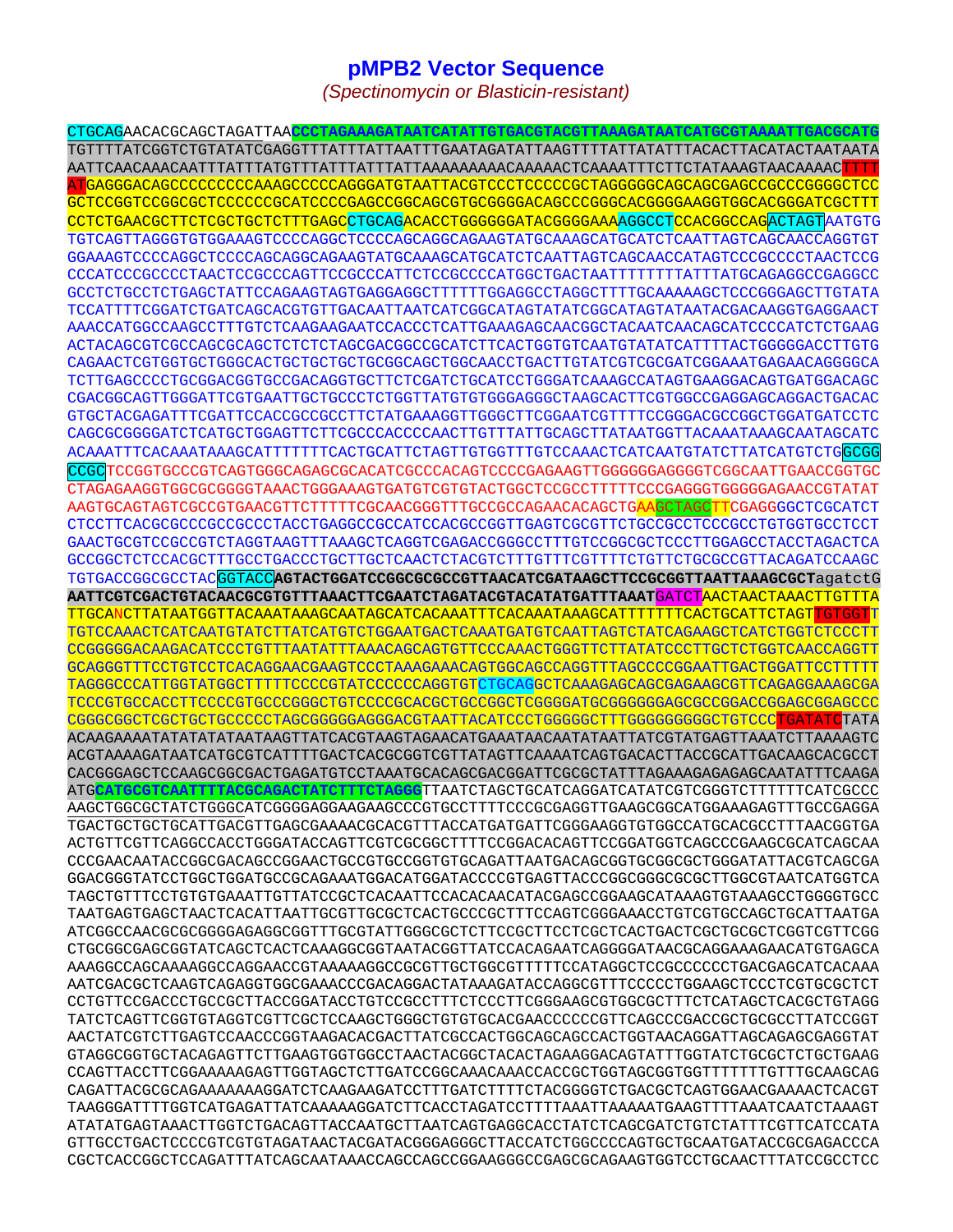ATCCAGTCTATTAATTGTTGCCGGGAAGCTAGAGTAAGTAGTTCGCCAGTTAATAGTTTGCGCAACGTTGTTGCCATTGCTACAGGC ATCGTGGTGTCACGCTCGTCGTTTGGTATGGCTTCATTCAGCTCCGGTTCCCAACGATCAAGGCGAGTTACATGATCCCCCATGTTG TGCAAAAAAGCGGTTAGCTCCTTCGGTCCTCCGATCGTTGTCAGAAGTAAGTTGGCCGCAGTGTTATCACTCATGGTTATGGCAGCA CTGCATAATTCTCTTACTGTCATGCCATCCGTAAGATGCTTTTCTGTGACTGGTGAGTGTACCAGCCAGGACAGAAATGCCTCGACT TCGCTGCTACCCAAGGTTGCCGGGTGACGCACACCGTGGAAACGGATGAAGGCACGAACCCAGTGGACATAAGCCTGTTCGGTTCGT AAGCTGTAATGCAAGTAGCGT**ATG**CGCTCACGCAACTGGTCCAGAACCTTGACCGAACGCAGCGGTGGTAACGGCGCAGTGGCGGTT TTCATGGCTTGTTATGACTGTTTTTTTGGGGTACAGTCTATGCCTCGGGCATCCAAGCAGCAAGCGCGTTACGCCGTGGGTCGATGT TTGATGTTATGGAGCAGCAACGATGTTACGCAGCAGGGCAGTCGCCCTAAAACAAAGTTAAACATTATGAGGGAAGCGGTGATCGCC GAAGTATCGACTCAACTATCAGAGGTAGTTGGCGTCATCGAGCGCCATCTCGAACCGACGTTGCTGGCCGTACATTTGTACGGCTCC GCAGTGGATGGCGGCCTGAAGCCACACAGTGATATTGATTTGCTGGTTACGGTGACCGTAAGGCTTGATGAAACAACGCGGCGAGCT TTGATCAACGACCTTTTGGAAACTTCGGCTTCCCCTGGAGAGAGCGAGATTCTCCGCGCTGTAGAAGTCACCATTGTTGTGCACGAC GACATCATTCCGTGGCGTTATCCAGCTAAGCGCGAACTGCAATTTGGAGAATGGCAGCGCAATGACATTCTTGCAGGTATCTTCGAG CCAGCCACGATCGACATTGATCTGGCTATCTTGCTGACAAAAGCAAGAGAACATAGCGTTGCCTTGGTAGGTCCAGCGGCGGAGGAA CTCTTTGATCCGGTTCCTGAACAGGATCTATTTGAGGCGCTAAATGAAACCTTAACGCTATGGAACTCGCCGCCCGACTGGGCTGGC GATGAGCGAAATGTAGTGCTTACGTTGTCCCGCATTTGGTACAGCGCAGTAACCGGCAAAATCGCGCCGAAGGATGTCGCTGCCGAC TGGGCAATGGAGCGCCTGCCGGCCCAGTATCAGCCCGTCATACTTGAAGCTAGACAGGCTTATCTTGGACAAGAAGAAGATCGCTTG GCCTCGCGCGCAGATCAGTTGGAAGAATTTGTCCACTACGTGAAAGGCGAGATCACCAAGGTAGTCGGCAAATAACCCTCGAGCCAC CCA**TGA**CCAAAATCCCTTAACGTGAGTTA

### **Unique enzymes in pMPB2:**

| BsiW I       | C`GTAC, G                | 51   |
|--------------|--------------------------|------|
| Spl I        | $C$ GTAC, G              | 51   |
| Sfi I        | <b>GGCCN, NNN `NGGCC</b> | 504  |
| Spe I        | A`CTAG, T                | 512  |
| Avr II       | $C$ $CTAG$ , $G$         | 835  |
| Bbv II       | GAAGAC 7/11              | 1048 |
| Bbs I        | GAAGAC 8/12              | 1049 |
| PpuM I       | RG`GWC, CY               | 1123 |
| Nru I        | TCG CGA                  | 1195 |
| BsaB I       | <b>GATNN   NNATC</b>     | 1262 |
| Not I        | GC`GGCC,GC               | 1652 |
| Mun I        | C`AATT, G                | 1727 |
| Age I        | A`CCGG, T                | 1734 |
| Nhe I        | G`CTAG, C                | 1892 |
| Bsu36<br>I   | CC`TNA, GG               | 1941 |
| Kas I        | G`GCGC,C                 | 2184 |
| Nar I        | GG cG, CC                | 2185 |
| Ehe I        | GGC GCC                  | 2186 |
| Bbe I        | G, GCGC`C                | 2188 |
| Acc65 I      | G`GTAC,C                 | 2193 |
| Asp718       | G`GTAC, C                | 2193 |
| Kpn I        | G,GTAC`C                 | 2197 |
| Sca I        | AGT   ACT                | 2201 |
| BamH I       | G`GATC, C                | 2205 |
| Asc I        | GG`CGCG,CC               | 2212 |
| Hpa I        | GTT   AAC                | 2221 |
| Cla I        | AT CG, AT                | 2226 |
| HinD III     | A`AGCT, T                | 2231 |
| Sac II       | CC, GC `GG               | 2240 |
| Pac I        |                          | 2246 |
| <b>Afe I</b> |                          | 2252 |
| Eco47 III    | AGC GCT                  | 2253 |
| Bgl II       | A`GATC, T                | 2257 |
|              | G`AATT, C                | 2263 |
| ECOR I       |                          | 2269 |
| Sal I        | G`TCGA,C                 |      |
| Acc I        | GT`MK, AC                | 2270 |
| BsrG I       | T`GTAC, A                | 2275 |
| Mlu I        | A`CGCG, T                | 2281 |
| Pme I        | CTTT   AAAC              | 2290 |
| BsiC I       | TT`CG, AA                | 2296 |
| BstB I       | TT`CG, AA                | 2296 |
| Xba I        | T`CTAG, A                | 2301 |
| SnaB I       | <b>TAC GTA</b>           | 2309 |
| Nde I        | CA`TA, TG                | 2314 |
| Swa I        |                          | 2321 |
| Bsp120<br>I  | G`GGCC,C                 | 2701 |
| Apa I        | G,GGCC`C                 | 2705 |
| BstX I       | <b>CCAN, NNNN `NTGG</b>  | 2712 |
| ECOR V       | <b>GAT ATC</b>           | 2952 |
| Sac I        | G, AGCT `C               | 3143 |
| Sap I        | GCTCTTC 8/11             | 3964 |

| Ear I   | CTCTTC 7/10<br>3964    |  |
|---------|------------------------|--|
| AlwN I  | CAG, NNN CTG<br>4496   |  |
| HgiE II | ACCNNNNNNGGT -1/134659 |  |
| BspH I  | T CATG.A<br>4800       |  |
| Ahd I   | GACNN, N`NNGTC<br>4973 |  |
| Fsp I   | TGC GCA<br>5195        |  |
| BstE II | G`GTNAC, C<br>5968     |  |
| BspM I  | ACCTGC 10/14<br>6155   |  |
| PaeR7 I | C`TCGA, G<br>6604      |  |
| Xho I   | C`TCGA, G<br>6604      |  |
|         | Number of enzymes = 58 |  |
|         |                        |  |

#### **The following enzymes do not cut in pMPB2:**

| Aat II | Afl II | BsmB I   | Bsp1286 I | Bst1107 I |
|--------|--------|----------|-----------|-----------|
| Fse I  | PflM I | Tth111 I | Xca I     | Xcm I     |

## **pMPB2: sites sorted by name:**

| Acc I  |              | (1)  | 2270 |      |      |      |
|--------|--------------|------|------|------|------|------|
| Acc65  | I            | (1)  | 2193 |      |      |      |
| Aci I  |              | (77) | 315  | 336  | 348  | 370  |
|        |              |      | 393  | 683  | 695  | 704  |
|        |              |      | 716  | 726  | 737  | 783  |
|        |              |      | 1083 | 1165 | 1232 | 1416 |
|        |              |      | 1419 | 1485 | 1651 | 1655 |
|        |              |      | 1756 | 1793 | 1873 | 1929 |
|        |              |      | 1932 | 1947 | 1978 | 1985 |
|        |              |      | 2012 | 2237 | 2239 | 2819 |
|        |              |      | 2842 | 2864 | 2876 | 2897 |
|        |              |      | 3081 | 3114 | 3148 | 3356 |
|        |              |      | 3369 | 3518 | 3625 | 3630 |
|        |              |      | 3678 | 3715 | 3770 | 3873 |
|        |              |      | 3929 | 3939 | 3963 | 4006 |
|        |              |      | 4013 | 4034 | 4125 | 4153 |
|        |              |      | 4280 | 4299 | 4420 | 4530 |
|        |              |      | 4665 | 4674 | 5036 | 5127 |
|        |              |      | 5318 | 5364 | 5631 | 5651 |
|        |              |      | 5819 | 5916 | 5928 | 5995 |
|        |              |      | 6058 | 6254 | 6257 | 6335 |
|        |              |      | 6382 |      |      |      |
| Afl    | III          | (4)  | 894  | 1390 | 2281 | 4080 |
| Age    | I            | (1)  | 1734 |      |      |      |
| Aha II |              | (3)  | 1461 | 2185 | 5862 |      |
| Ahd    | $\mathbf{I}$ | (1)  | 4973 |      |      |      |
| Alu    | $\mathbf I$  | (32) | 16   | 799  | 853  | 863  |
|        |              |      | 1066 | 1171 | 1535 | 1886 |
|        |              |      | 1892 | 1896 | 2034 | 2175 |
|        |              |      | 2233 | 2507 | 3141 | 3267 |
|        |              |      | 3310 | 3745 | 3840 | 3904 |
|        |              |      | 4022 | 4248 | 4338 | 4384 |
|        |              |      | 4641 | 5162 | 5262 | 5325 |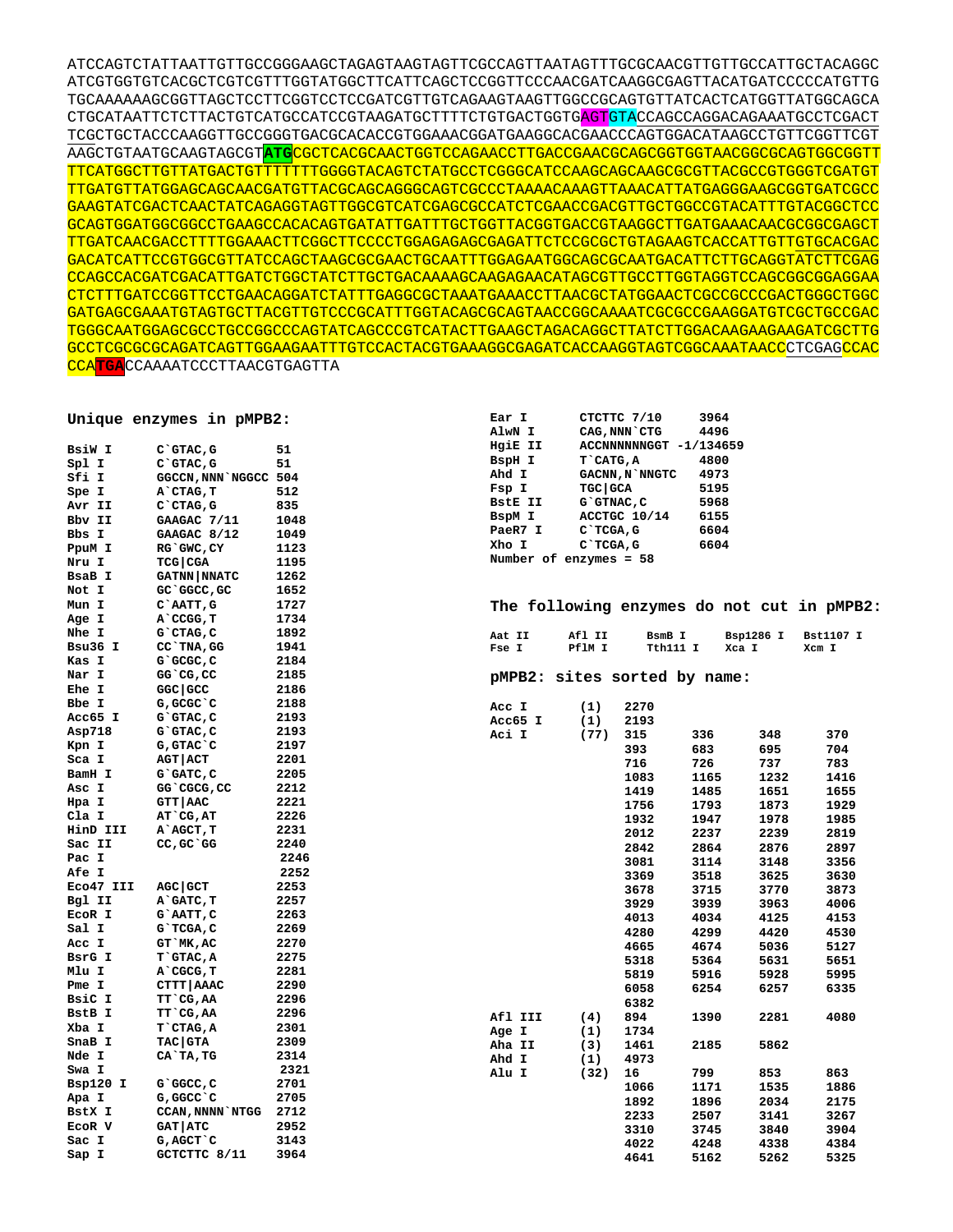|                 |            | 5572 | 6002       | 6116        | 6488        |                |            | 1683         | 2543         | 2626         | 2800         |
|-----------------|------------|------|------------|-------------|-------------|----------------|------------|--------------|--------------|--------------|--------------|
| Alw I           | (18)       | 434  | 888        | 1278        | 1469        |                |            | 2919         | 2929         | 6364         |              |
|                 |            | 1496 | 2163       | 2201        | 2212        | BSOF I         | (61)       | 14           | 326          | 329          | 336          |
|                 |            | 2779 | 3283       | 4642        | 4728        |                |            | 387          | 454          | 783          | 1064         |
|                 |            |      |            |             |             |                |            |              |              |              |              |
|                 |            | 4728 | 4825       | 4826        | 5290        |                |            | 1083         | 1157         | 1160         | 1163         |
|                 |            | 6267 | 6296       |             |             |                |            | 1166         | 1169         | 1333         | 1419         |
| AlwN I          | (1)        | 4496 |            |             |             |                |            | 1533         | 1652         | 1655         | 1873         |
| Apa I           | (1)        | 2705 |            |             |             |                |            | 1932         | 1947         | 1978         | 2660         |
| ApaL I          | (2)        | 4394 | 6083       |             |             |                |            | 2759         | 2826         | 2877         | 2884         |
|                 |            |      |            |             |             |                |            |              |              |              |              |
| Apo I           | (6)        | 175  | 233        | 1570        | 2263        |                |            | 2887         | 3149         | 3268         | 3370         |
|                 |            | 2391 | 6551       |             |             |                |            | 3401         | 3404         | 3519         | 3631         |
| Asc I           | (1)        | 2212 |            |             |             |                |            | 3678         | 3905         | 3986         | 4004         |
| Ase I           | (6)        | 122  | 906        | 3616        | 3851        |                |            | 4007         | 4125         | 4280         | 4423         |
|                 |            | 3910 | 5145       |             |             |                |            | 4488         | 4491         | 4697         | 5025         |
|                 |            |      |            |             |             |                |            |              |              |              |              |
| Asp718          | (1)        | 2193 |            |             |             |                |            | 5364         | 5391         | 5486         | 5629         |
| Ava I           | (11)       | 339  | 377        | 403         | 856         |                |            | 5714         | 5758         | 5774         | 5929         |
|                 |            | 1701 | 1803       | 2807        | 2833        |                |            | 5996         | 6146         | 6255         | 6335         |
|                 |            | 2871 | 5700       | 6604        |             |                |            | 6432         |              |              |              |
|                 | (7)        | 355  | 1123       | 2856        | 5111        |                |            | 2701         |              |              |              |
| Ava II          |            |      |            |             |             | Bsp120 I       | (1)        |              |              |              |              |
|                 |            | 5333 | 5607       | 6248        |             | BspH I         | (1)        | 4800         |              |              |              |
| Avr II          | (1)        | 835  |            |             |             | BspM I         | (1)        | 6155         |              |              |              |
| BamH I          | (1)        | 2205 |            |             |             | BspM II        | (2)        | 3526         | 3538         |              |              |
| Ban I           | (8)        | 1238 | 1662       | 1737        | 1993        | Bsr I          | (23)       | 721          | 1097         | 1121         | 1769         |
|                 |            | 2184 | 2193       | 3824        | 4921        |                |            | 1790         | 2198         | 2206         | 2578         |
|                 |            |      |            |             |             |                |            |              |              |              |              |
| Ban II          | (6)        | 347  | 1228       | 1908        | 2705        |                |            | 2688         | 3509         | 3881         | 4487         |
|                 |            | 2871 | 3143       |             |             |                |            | 4500         | 4614         | 5020         | 5138         |
| Bbe I           | (1)        | 2188 |            |             |             |                |            | 5181         | 5448         | 5543         | 5608         |
| Bbs I           | (1)        | 1049 |            |             |             |                |            | 6346         | 6442         | 6464         |              |
|                 |            |      |            |             |             |                |            |              |              |              |              |
| Bbv I           | (18)       | 25   | 337        | 340         | 398         | BsrB I         | (5)        | 350          | 1657         | 2864         | 3772         |
|                 |            | 1075 | 1180       | 1544        | 2671        |                |            | 4013         |              |              |              |
|                 |            | 2770 | 4499       | 4502        | 4708        | BsrD I         | (4)        | 5034         | 5208         | 6157         | 6450         |
|                 |            | 5402 | 5640       | 5725        | 5769        | BsrG I         | (1)        | 2275         |              |              |              |
|                 |            | 5785 | 6157       |             |             | <b>BssH II</b> | (3)        | 2212         | 3719         | 6532         |              |
|                 |            |      |            |             |             |                |            |              |              |              |              |
| Bbv II          | (1)        | 1048 |            |             |             | BssS I         | (2)        | 1138         | 4253         |              |              |
| Bcl I           | (2)        | 886  | 6006       |             |             | BstB I         | (1)        | 2296         |              |              |              |
| Bcn I           | (18)       | 341  | 342        | 405         | 406         | <b>BstE II</b> | (1)        | 5968         |              |              |              |
|                 |            | 858  | 859        | 1458        | 2049        | BstN I         | (18)       | 291          | 477          | 549          | 604          |
|                 |            |      |            |             |             |                |            |              |              |              |              |
|                 |            | 2527 | 2676       | 2809        | 2810        |                |            | 621          | 1268         | 2606         | 2664         |
|                 |            | 2873 | 2874       | 3713        | 4461        |                |            | 2736         | 2922         | 3500         | 3667         |
|                 |            |      |            |             |             |                |            |              |              |              |              |
|                 |            | 5157 | 5504       |             |             |                |            | 3820         | 4108         | 4229         | 4242         |
|                 |            |      |            |             |             |                |            |              |              |              |              |
| Bfa I           | (21)       | 17   | 28         | 318         | 513         |                |            | 5462         | 6039         |              |              |
|                 |            | 836  | 1073       | 1605        | 1742        | BstU I         | (25)       | 1195         | 1485         | 1756         | 1925         |
|                 |            | 1893 | 2019       | 2081        | 2255        |                |            | 1970         | 2214         | 2239         | 2283         |
|                 |            | 2302 | 2426       | 2894        | 3253        |                |            | 3081         | 3187         | 3358         | 3518         |
|                 |            |      |            |             |             |                |            |              |              |              |              |
|                 |            | 3264 | 4575       | 4828        | 5163        |                |            | 3721         | 3927         | 3929         | 4127         |
|                 |            | 6489 |            |             |             |                |            | 4708         | 5038         | 5722         | 5995         |
| Bgl I           | (3)        | 504  | 5093       | 6440        |             |                |            | 6060         | 6123         | 6416         | 6532         |
| Bgl II          | (1)        | 2257 |            |             |             |                |            | 6534         |              |              |              |
| Blp I           | (2)        | 1359 | 6117       |             |             | BstX I         | (1)        | 2712         |              |              |              |
|                 |            | 1463 | 1520       | 5043        | 6060        | BstY I         | $(10)$ 881 |              | 1489         | 2167         | 2205         |
| Bpm I           | (4)        |      |            |             |             |                |            |              |              |              |              |
| Bsa I           | (3)        | 2037 | 2521       | 5034        |             |                |            | 2257         | 4721         | 4732         | 4818         |
| BsaA I          | (6)        | 895  | 1393       | 2309        | 2990        |                |            | 4830         | 6289         |              |              |
|                 |            | 3048 | 6565       |             |             | Bsu36 I        | (1)        | 1941         |              |              |              |
| BsaB I          | (1)        | 1262 |            |             |             | Cac8 I         | $(42)$ 333 |              | 384          | 391          | 467          |
| BsaH I          | (3)        | 1461 | 2185       | 5862        |             |                |            | 562          | 581          | 634          | 653          |
|                 |            |      |            |             |             |                |            |              |              |              |              |
| BsaJ I          | $(39)$ 289 |      | 290        | 339         | 340         |                |            | 1059         | 1173         | 1465         | 1894         |
|                 |            | 403  | 476        | 502         | 547         |                |            | 1908         | 1929         | 2092         | 2120         |
|                 |            | 619  | 742        | 777         | 835         |                |            | 2214         | 2747         | 2823         | 2830         |
|                 |            | 856  | 962        | 1267        | 1374        |                |            | 2881         | 3128         | 3225         | 3312         |
|                 |            | 1804 | 2068       | 2237        | 2525        |                |            | 3466         | 3717         | 3721         | 3873         |
|                 |            |      |            |             |             |                |            |              |              |              |              |
|                 |            | 2673 | 2734       | 2807        | 2870        |                |            | 3902         | 4011         | 4097         | 4134         |
|                 |            | 2871 | 2920       | 2921        | 3388        |                |            | 4694         | 5085         | 5718         | 5895         |
|                 |            | 3499 | 3819       | 4240        | 5493        |                |            | 6000         | 6180         | 6349         | 6455         |
|                 |            | 5516 | 5699       | 5730        | 6037        |                |            | 6459         | 6534         |              |              |
|                 |            | 6101 | 6240       | 6582        |             | Cfr10 I        | (12) 382   |              | 1463         | 1734         | 1958         |
|                 |            |      |            |             |             |                |            |              |              |              |              |
| BsaW I          | $(10)$ 352 |      | 1659       | 1734        | 2858        |                |            | 2090         | 2181         | 2828         | 3579         |
|                 |            | 3526 | 3538       | 4286        | 4433        |                |            | 3603         | 5053         | 6404         | 6457         |
|                 |            | 5264 | 6274       |             |             | Cla I          | (1)        | 2226         |              |              |              |
| BseR I          | (2)        | 831  | 1391       |             |             | $Csp6$ I       | $(11)$ 52  |              | 1784         | 2194         | 2200         |
| Bsg I           | (3)        | 1151 | 1852       | 3630        |             |                |            | 2276         | 2310         | 5454         | 5687         |
|                 |            |      |            |             |             |                |            |              |              |              |              |
| BsiC I          | (1)        | 2296 |            |             |             |                |            | 5900         | 5908         | 6391         |              |
| BsiE I          | (8)        | 1083 | 1199       | 1655        | 3085        | Dde I          | $(10)$ 795 |              | 1359         | 1941         | 2035         |
|                 |            | 3996 | 4420       | 5343        | 6189        |                |            | 2086         | 3155         | 4355         | 4764         |
| <b>BSiHKA I</b> | (3)        | 3143 | 4398       | 6087        |             |                |            | 4930         | 6117         |              |              |
| BsiW I          | (1)        | 51   |            |             |             | Dpn I          | (33) 429   |              | 883          | 888          | 1198         |
|                 |            |      |            |             |             |                |            |              |              |              |              |
| Bsm I           | (3)        | 1600 | 2421       | 3225        |             |                |            | 1259         | 1273         | 1475         | 1491         |
| BsmA I          | (4)        | 982  | 2038       | 2520        | 5035        |                |            | 2169         | 2207         | 2259         | 2328         |
| BsmF I          | $(15)$ 281 | 601  | 291<br>665 | 410<br>1136 | 529<br>1472 |                |            | 2785<br>4734 | 3278<br>4742 | 4648<br>4820 | 4723<br>4832 |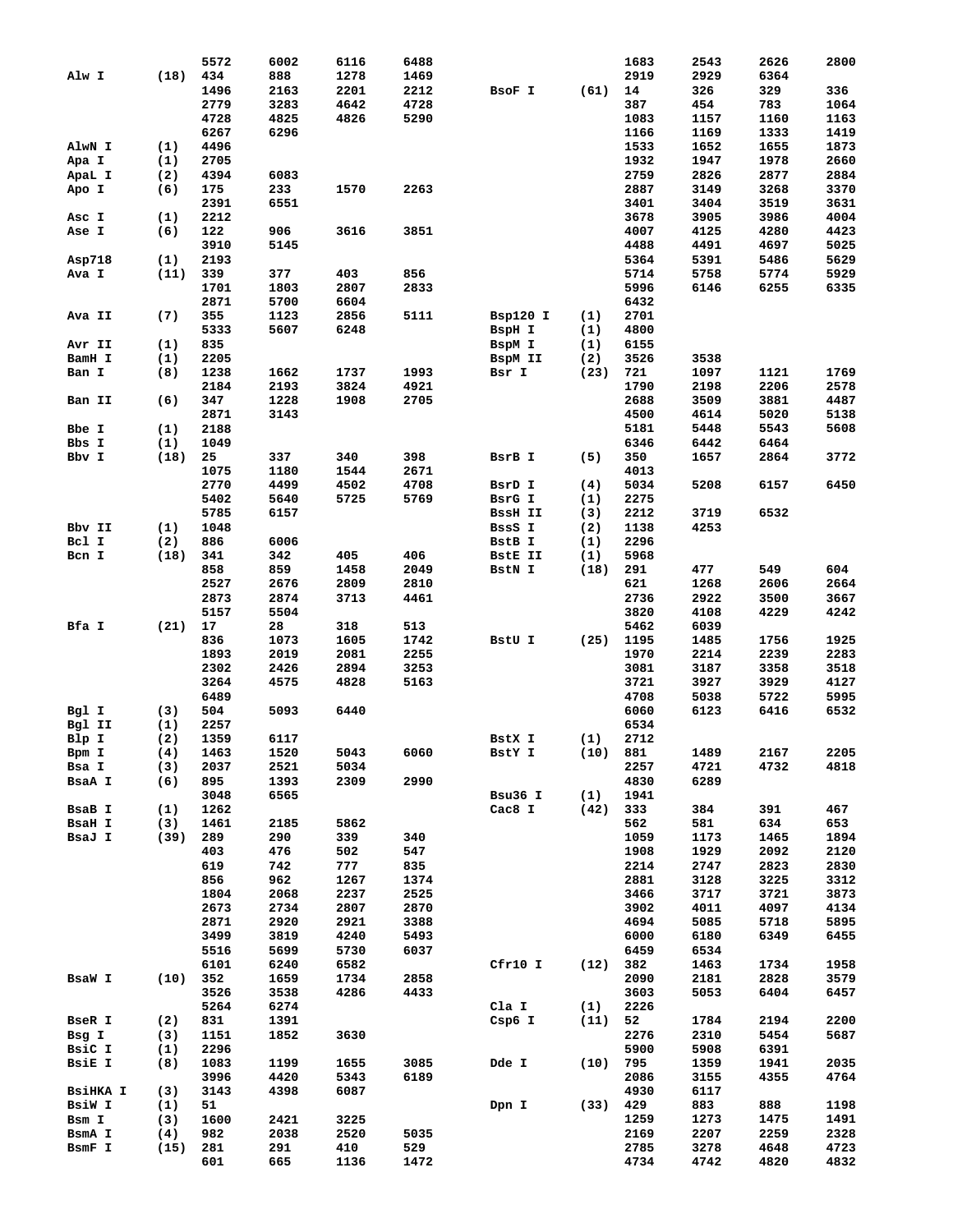|                |           | 4937 | 5278         | 5296         | 5342         |                                                                                                                                                                                                              |            | 5516 | 5852 |      |      |
|----------------|-----------|------|--------------|--------------|--------------|--------------------------------------------------------------------------------------------------------------------------------------------------------------------------------------------------------------|------------|------|------|------|------|
|                |           | 5825 | 6008         | 6188         | 6198         | HgiA I                                                                                                                                                                                                       | (3)        | 3143 | 4398 | 6087 |      |
|                |           |      |              |              |              |                                                                                                                                                                                                              |            |      |      |      |      |
|                |           | 6273 | 6291         | 6519         | 6540         | HgiE II                                                                                                                                                                                                      | (1)        | 4659 |      |      |      |
|                |           | 6578 |              |              |              | Hha I                                                                                                                                                                                                        | (43)       | 363  | 1063 | 1485 | 1684 |
| DpnII          | (33)      | 427  | 881          | 886          | 1196         |                                                                                                                                                                                                              |            | 1756 | 1927 | 2064 | 2159 |
|                |           | 1257 | 1271         |              | 1489         |                                                                                                                                                                                                              |            | 2187 | 2214 | 2216 | 2254 |
|                |           |      |              | 1473         |              |                                                                                                                                                                                                              |            |      |      |      |      |
|                |           | 2167 | 2205         | 2257         | 2326         |                                                                                                                                                                                                              |            | 2853 | 3189 | 3316 | 3559 |
|                |           | 2783 | 3276         | 4646         | 4721         |                                                                                                                                                                                                              |            | 3635 | 3721 | 3723 | 3864 |
|                |           | 4732 | 4740         | 4818         | 4830         |                                                                                                                                                                                                              |            | 3929 | 3957 | 3990 | 4260 |
|                |           |      |              |              |              |                                                                                                                                                                                                              |            |      |      |      |      |
|                |           | 4935 | 5276         | 5294         | 5340         |                                                                                                                                                                                                              |            | 4327 | 4427 | 4601 | 4710 |
|                |           | 5823 | 6006         | 6186         | 6196         |                                                                                                                                                                                                              |            | 5103 | 5196 | 5595 | 5645 |
|                |           | 6271 | 6289         | 6517         | 6538         |                                                                                                                                                                                                              |            | 5722 | 5874 | 6062 | 6123 |
|                |           | 6576 |              |              |              |                                                                                                                                                                                                              |            |      |      |      | 6418 |
|                |           |      |              |              |              |                                                                                                                                                                                                              |            | 6150 | 6304 | 6398 |      |
| Dra I          | (6)       | 2030 | 2290         | 2322         | 2555         |                                                                                                                                                                                                              |            | 6453 | 6534 | 6536 |      |
|                |           | 4839 | 4858         |              |              | HinC II                                                                                                                                                                                                      | (4)        | 900  | 2221 | 2271 | 2602 |
| Dra III        | (4)       | 1369 | 5517         | 5945         | 6565         | Hind II                                                                                                                                                                                                      | (4)        | 900  | 2221 | 2271 | 2602 |
|                |           |      |              |              |              |                                                                                                                                                                                                              |            |      |      |      |      |
| Drd I          | (3)       | 1051 | 3159         | 4188         |              | HinD III                                                                                                                                                                                                     | (1)        | 2231 |      |      |      |
| Dsa I          | (7)       | 502  | 742          | 962          | 2237         | Hinf I                                                                                                                                                                                                       | (19)       | 988  | 1320 | 1409 | 1446 |
|                |           | 5516 | 5730         | 6101         |              |                                                                                                                                                                                                              |            | 1965 | 2084 | 2298 | 2476 |
|                |           |      |              |              |              |                                                                                                                                                                                                              |            |      |      |      |      |
| Eae I          | (9)       | 505  | 965          | 1080         | 1371         |                                                                                                                                                                                                              |            | 2688 | 3074 | 3182 | 3443 |
|                |           | 1652 | 3457         | 3919         | 5361         |                                                                                                                                                                                                              |            | 3915 | 3980 | 4055 | 4451 |
|                |           | 5895 |              |              |              |                                                                                                                                                                                                              |            | 4968 | 5839 | 6052 |      |
| Eag I          | (2)       | 1080 | 1652         |              |              | HinI I                                                                                                                                                                                                       | (3)        | 1461 | 2185 | 5862 |      |
|                |           |      |              |              |              |                                                                                                                                                                                                              |            |      |      |      |      |
| Ear I          | (1)       | 3964 |              |              |              | HinP I                                                                                                                                                                                                       | (43)       | 361  | 1061 | 1483 | 1682 |
| Eco47 III      | (1)       | 2253 |              |              |              |                                                                                                                                                                                                              |            | 1754 | 1925 | 2062 | 2157 |
| Eco57 I        | (4)       | 1060 | 1907         | 4627         | 5953         |                                                                                                                                                                                                              |            | 2185 | 2212 | 2214 | 2252 |
|                |           |      |              |              |              |                                                                                                                                                                                                              |            |      |      |      |      |
| Eco72 I        | (2)       | 895  | 1393         |              |              |                                                                                                                                                                                                              |            | 2851 | 3187 | 3314 | 3557 |
| ECON I         | (3)       | 1745 | 1940         | 2696         |              |                                                                                                                                                                                                              |            | 3633 | 3719 | 3721 | 3862 |
| Eco0109 I      | (2)       | 1123 | 2701         |              |              |                                                                                                                                                                                                              |            | 3927 | 3955 | 3988 | 4258 |
|                |           |      |              |              |              |                                                                                                                                                                                                              |            |      |      |      |      |
| ECOR I         | (1)       | 2263 |              |              |              |                                                                                                                                                                                                              |            | 4325 | 4425 | 4599 | 4708 |
| ECOR II        | (18)      | 289  | 475          | 547          | 602          |                                                                                                                                                                                                              |            | 5101 | 5194 | 5593 | 5643 |
|                |           | 619  | 1266         |              | 2662         |                                                                                                                                                                                                              |            | 5720 | 5872 |      | 6121 |
|                |           |      |              | 2604         |              |                                                                                                                                                                                                              |            |      |      | 6060 |      |
|                |           | 2734 | 2920         | 3498         | 3665         |                                                                                                                                                                                                              |            | 6148 | 6302 | 6396 | 6416 |
|                |           | 3818 | 4106         | 4227         | 4240         |                                                                                                                                                                                                              |            | 6451 | 6532 | 6534 |      |
|                |           | 5460 | 6037         |              |              | Hpa I                                                                                                                                                                                                        | (1)        | 2221 |      |      |      |
|                |           |      |              |              |              |                                                                                                                                                                                                              |            |      |      |      |      |
| ECOR V         | (1)       | 2952 |              |              |              | Hpa II                                                                                                                                                                                                       | (42)       | 340  | 353  | 358  | 383  |
| Ehe I          | (1)       | 2186 |              |              |              |                                                                                                                                                                                                              |            | 404  | 857  | 1456 | 1464 |
| Esp I          | (2)       | 1359 | 6117         |              |              |                                                                                                                                                                                                              |            | 1660 | 1735 | 1959 | 2047 |
|                |           |      |              |              |              |                                                                                                                                                                                                              |            |      |      |      |      |
| Fnu4H I        | (61)      | 14   | 326          | 329          | 336          |                                                                                                                                                                                                              |            | 2059 | 2091 | 2182 | 2209 |
|                |           | 387  | 454          | 783          | 1064         |                                                                                                                                                                                                              |            | 2525 | 2675 | 2808 | 2829 |
|                |           | 1083 | 1157         | 1160         | 1163         |                                                                                                                                                                                                              |            | 2854 | 2859 | 2872 | 3527 |
|                |           |      |              |              |              |                                                                                                                                                                                                              |            |      |      |      |      |
|                |           | 1166 | 1169         | 1333         | 1419         |                                                                                                                                                                                                              |            | 3539 | 3580 | 3590 | 3604 |
|                |           | 1533 | 1652         | 1655         | 1873         |                                                                                                                                                                                                              |            | 3712 | 3798 | 4287 | 4434 |
|                |           | 1932 | 1947         | 1978         | 2660         |                                                                                                                                                                                                              |            | 4460 | 4650 | 5054 | 5088 |
|                |           |      |              |              |              |                                                                                                                                                                                                              |            |      |      |      |      |
|                |           | 2759 | 2826         | 2877         | 2884         |                                                                                                                                                                                                              |            | 5155 | 5265 | 5502 | 6275 |
|                |           | 2887 | 3149         | 3268         | 3370         |                                                                                                                                                                                                              |            | 6405 | 6458 |      |      |
|                |           | 3401 | 3404         | 3519         | 3631         | Hph I                                                                                                                                                                                                        | (10)       | 959  | 3488 | 4817 | 5044 |
|                |           | 3678 | 3905         | 3986         | 4004         |                                                                                                                                                                                                              |            | 5458 | 5516 | 5832 | 5979 |
|                |           |      |              |              |              |                                                                                                                                                                                                              |            |      |      |      |      |
|                |           | 4007 | 4125         | 4280         | 4423         |                                                                                                                                                                                                              |            | 6065 | 6572 |      |      |
|                |           | 4488 | 4491         | 4697         | 5025         | Kas I                                                                                                                                                                                                        | (1)        | 2184 |      |      |      |
|                |           | 5364 | 5391         | 5486         | 5629         | $\begin{array}{ccc}\n\text{Kas} & \text{L} \\ \text{Kpn} & \text{I} \\ \text{Mron} & \text{T}\n\end{array}$ (1) 2197<br>$\begin{array}{ccc}\n\text{Mron} & \text{L} \\ \text{(21)} & \text{17}\n\end{array}$ |            |      |      |      |      |
|                |           |      |              |              |              |                                                                                                                                                                                                              |            |      |      |      |      |
|                |           | 5714 | 5758         | 5774         | 5929         |                                                                                                                                                                                                              |            |      | 28   | 318  | 513  |
|                |           | 5996 | 6146         | 6255         | 6335         |                                                                                                                                                                                                              |            | 836  | 1073 | 1605 | 1742 |
|                |           | 6432 |              |              |              |                                                                                                                                                                                                              |            | 1893 | 2019 | 2081 | 2255 |
| Fok I (20) 307 |           |      |              |              |              |                                                                                                                                                                                                              |            |      |      |      |      |
|                |           |      | 359          | 686          | 1015         |                                                                                                                                                                                                              |            | 2302 | 2426 | 2894 | 3253 |
|                |           | 1250 | 1483         | 1937         | 2524         |                                                                                                                                                                                                              |            | 3264 | 4575 | 4828 | 5163 |
|                |           | 2851 | 2903         | 3405         | 3554         |                                                                                                                                                                                                              |            | 6489 |      |      |      |
|                |           | 3686 | 4939         | 5120         | 5407         | Mae II                                                                                                                                                                                                       | (20) 50    |      | 54   | 304  | 894  |
|                |           |      |              |              |              |                                                                                                                                                                                                              |            |      |      |      |      |
|                |           | 5539 | 5692         | 5936         | 6437         |                                                                                                                                                                                                              |            | 1392 | 1849 | 2132 | 2308 |
| Fsp I          | (1)       | 5195 |              |              |              |                                                                                                                                                                                                              |            | 2908 | 2989 | 3047 | 3412 |
| Gdi II         | (9)       | 506  | 1079         | 1081         | 1370         |                                                                                                                                                                                                              |            | 3429 | 3646 | 4783 | 5199 |
|                |           |      |              |              |              |                                                                                                                                                                                                              |            |      |      |      |      |
|                |           |      |              |              |              |                                                                                                                                                                                                              |            |      |      |      |      |
|                |           | 1651 | 1653         | 3920         | 5360         |                                                                                                                                                                                                              |            | 5888 | 6374 | 6564 | 6633 |
|                |           | 5894 |              |              |              | Mae III                                                                                                                                                                                                      | $(25)$ 46  |      | 248  | 1544 | 2161 |
| Gsu I          |           |      |              |              | 6059         |                                                                                                                                                                                                              |            |      |      |      |      |
|                | (4)       | 1464 | 1519         | 5044         |              |                                                                                                                                                                                                              |            | 2177 | 2365 | 3043 | 3103 |
| Hae I          | (9)       | 498  | 834          | 967          | 3459         |                                                                                                                                                                                                              |            | 3706 | 4436 | 4499 | 4615 |
|                |           | 3495 | 4095         | 4106         | 4558         |                                                                                                                                                                                                              |            | 4898 | 5229 | 5287 | 5440 |
|                |           | 6527 |              |              |              |                                                                                                                                                                                                              |            | 5505 | 5636 | 5723 | 5767 |
|                |           |      |              |              |              |                                                                                                                                                                                                              |            |      |      |      |      |
| Hae II         | (12) 364  |      | 2065         | 2188         | 2255         |                                                                                                                                                                                                              |            | 5962 | 5968 | 6070 | 6400 |
|                |           | 2854 | 3317         | 3636         | 3958         |                                                                                                                                                                                                              |            | 6638 |      |      |      |
|                |           | 4328 | 5875         | 6305         | 6454         | Mbo I                                                                                                                                                                                                        | $(33)$ 427 |      | 881  | 886  | 1196 |
|                |           |      |              |              |              |                                                                                                                                                                                                              |            |      |      |      |      |
| Hae III        | (26) 498  |      | 507          | 776          | 782          |                                                                                                                                                                                                              |            | 1257 | 1271 | 1473 | 1489 |
|                |           | 834  | 967          | 1082         | 1373         |                                                                                                                                                                                                              |            | 2167 | 2205 | 2257 | 2326 |
|                |           | 1654 | 1946         | 2051         | 2703         |                                                                                                                                                                                                              |            | 2783 | 3276 | 4646 | 4721 |
|                |           |      |              |              |              |                                                                                                                                                                                                              |            |      |      |      |      |
|                |           | 3459 | 3495         | 3921         | 4095         |                                                                                                                                                                                                              |            | 4732 | 4740 | 4818 | 4830 |
|                |           | 4106 | 4124         | 4558         | 5016         |                                                                                                                                                                                                              |            | 4935 | 5276 | 5294 | 5340 |
|                |           | 5096 | 5363         | 5897         | 5931         |                                                                                                                                                                                                              |            | 5823 | 6006 | 6186 | 6196 |
|                |           |      |              |              |              |                                                                                                                                                                                                              |            |      |      |      |      |
|                |           | 6461 | 6527         |              |              |                                                                                                                                                                                                              |            | 6271 | 6289 | 6517 | 6538 |
| Hga I          | $(10)$ 89 | 3054 | 1042<br>3217 | 1468<br>4190 | 1998<br>4768 | Mbo II (13) 231                                                                                                                                                                                              |            | 6576 | 996  | 1053 | 1081 |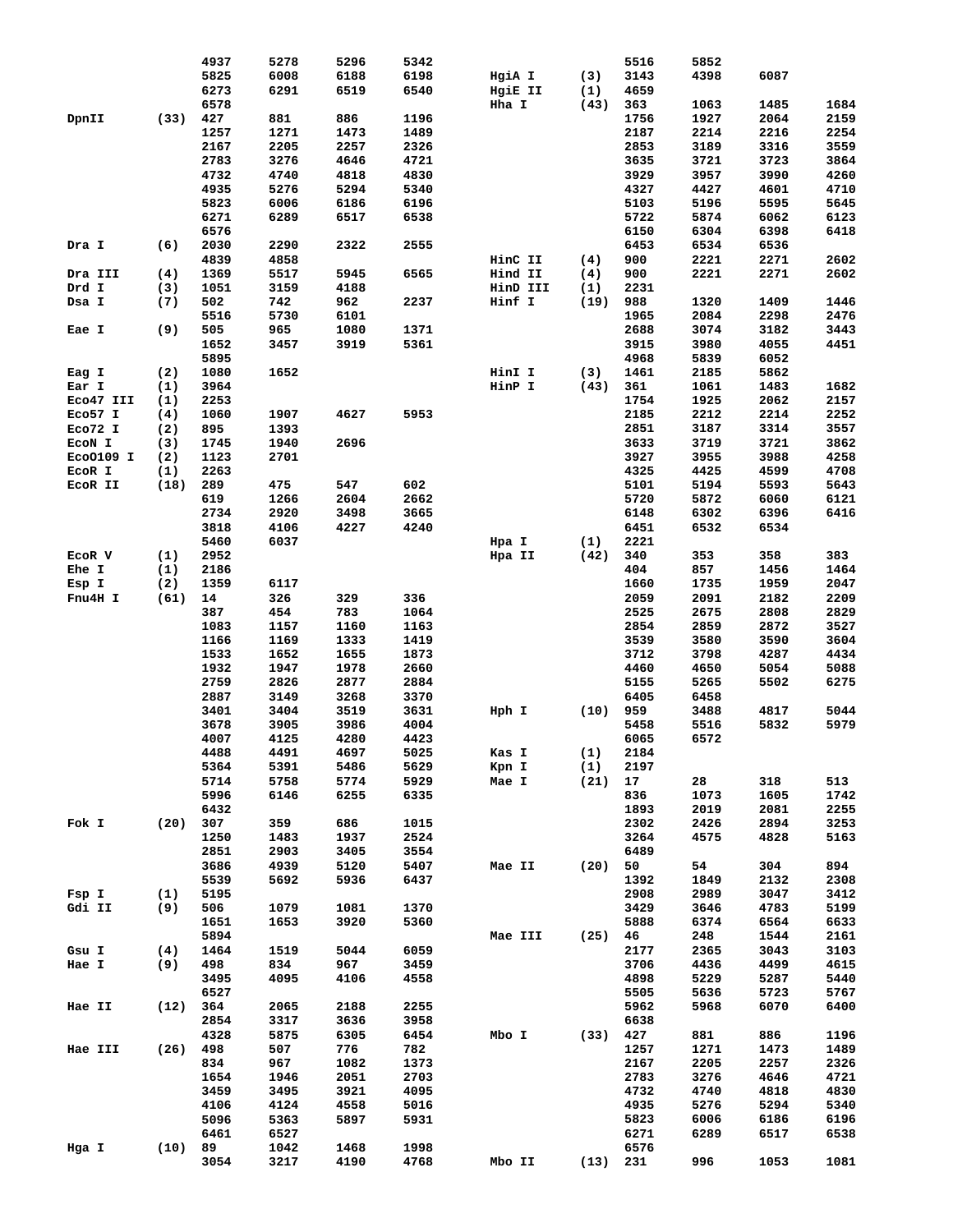|           |      | 1499 | 3347 | 3952 | 4741 | PaeR7 I   | (1)  | 6604         |      |      |      |
|-----------|------|------|------|------|------|-----------|------|--------------|------|------|------|
|           |      | 4814 | 6164 | 6523 | 6526 | Pal I     | (26) | 498          | 507  | 776  | 782  |
|           |      | 6559 |      |      |      |           |      | 834          | 967  | 1082 | 1373 |
|           |      |      |      |      |      |           |      |              |      |      |      |
| Mlu I     | (1)  | 2281 |      |      |      |           |      | 1654         | 1946 | 2051 | 2703 |
| Mme I     | (3)  | 4294 | 4478 | 6526 |      |           |      | 3459         | 3495 | 3921 | 4095 |
| Mnl I     | (49) | 103  | 258  | 318  | 446  |           |      | 4106         | 4124 | 4558 | 5016 |
|           |      | 508  | 766  | 772  | 795  |           |      | 5096         | 5363 | 5897 | 5931 |
|           |      | 801  | 809  | 812  | 824  |           |      | 6461         | 6527 |      |      |
|           |      | 944  | 1005 | 1346 | 1347 | Ple I     | (2)  | 1973         | 4459 |      |      |
|           |      |      |      |      |      |           |      |              |      |      |      |
|           |      | 1369 | 1486 | 1710 | 1799 | Pme I     | (1)  | 2290         |      |      |      |
|           |      | 1894 | 1936 | 1990 | 2006 | Pml I     | (2)  | 895          | 1393 |      |      |
|           |      | 2635 | 2768 | 2896 | 3140 | PpuM I    | (1)  | 1123         |      |      |      |
|           |      | 3326 | 3353 | 3383 | 3647 | Psp1406 I | (2)  | 1849         | 5199 |      |      |
|           |      | 3929 | 3978 | 4188 | 4261 | PspA I    | (5)  | 339          | 403  | 856  | 2807 |
|           |      | 4512 | 4912 | 4993 | 5139 |           |      | 2871         |      |      |      |
|           |      |      |      |      |      |           |      |              |      | 2747 |      |
|           |      | 5345 | 5484 | 5708 | 5805 | Pst I     | (3)  | 6            | 471  |      |      |
|           |      | 5845 | 6253 | 6292 | 6537 | Pvu I     | (3)  | 1199         | 5343 | 6189 |      |
|           |      | 6612 |      |      |      | Pvu II    | (3)  | 1171         | 1886 | 3904 |      |
| Msc I     | (2)  | 967  | 3459 |      |      | Rsa I     | (11) | 53           | 1785 | 2195 | 2201 |
| Mse I     | (31) | 22   | 57   | 122  | 138  |           |      | 2277         | 2311 | 5455 | 5688 |
|           |      | 212  | 906  | 2029 | 2220 |           |      | 5901         | 5909 | 6392 |      |
|           |      |      |      |      |      |           |      |              |      |      |      |
|           |      | 2243 | 2247 | 2289 | 2321 | Rsr II    | (2)  | 355          | 2856 |      |      |
|           |      | 2547 | 2554 | 3031 | 3038 | Sac I     | (1)  | 3143         |      |      |      |
|           |      | 3259 | 3472 | 3616 | 3851 | Sac II    | (1)  | 2240         |      |      |      |
|           |      | 3910 | 4786 | 4838 | 4843 | Sal I     | (1)  | 2269         |      |      |      |
|           |      | 4857 | 4910 | 5145 | 5184 | Sap I     | (1)  | 3964         |      |      |      |
|           |      |      |      |      |      |           |      |              |      |      |      |
|           |      | 5801 | 6317 | 6630 |      | Sau3A I   | (33) | 427          | 881  | 886  | 1196 |
| Msl I     | (4)  | 2710 | 5225 | 5384 | 6080 |           |      | 1257         | 1271 | 1473 | 1489 |
| Msp I     | (42) | 340  | 353  | 358  | 383  |           |      | 2167         | 2205 | 2257 | 2326 |
|           |      | 404  | 857  | 1456 | 1464 |           |      | 2783         | 3276 | 4646 | 4721 |
|           |      | 1660 | 1735 | 1959 | 2047 |           |      | 4732         | 4740 | 4818 | 4830 |
|           |      | 2059 | 2091 |      | 2209 |           |      | 4935         |      |      |      |
|           |      |      |      | 2182 |      |           |      |              | 5276 | 5294 | 5340 |
|           |      | 2525 | 2675 | 2808 | 2829 |           |      | 5823         | 6006 | 6186 | 6196 |
|           |      | 2854 | 2859 | 2872 | 3527 |           |      | 6271         | 6289 | 6517 | 6538 |
|           |      | 3539 | 3580 | 3590 | 3604 |           |      | 6576         |      |      |      |
|           |      | 3712 | 3798 | 4287 | 4434 | Sau96 I   | (13) | 355          | 1123 | 2049 | 2701 |
|           |      | 4460 | 4650 | 5054 | 5088 |           |      |              | 2856 | 5015 | 5094 |
|           |      |      |      |      |      |           |      | 2702         |      |      |      |
|           |      | 5155 | 5265 | 5502 | 6275 |           |      | 5111         | 5333 | 5607 | 6248 |
|           |      | 6405 | 6458 |      |      |           |      | 6460         |      |      |      |
|           |      |      |      |      |      |           |      |              |      |      |      |
| MspA1 I   | (9)  | 1171 | 1886 | 2239 | 3625 | Sca I     | (1)  | 2201         |      |      |      |
|           |      |      |      |      |      |           |      |              |      |      |      |
|           |      | 3904 | 4422 | 4667 | 5631 | SCrF I    | (36) | 291          | 340  | 341  | 404  |
|           |      | 6254 |      |      |      |           |      | 405          | 477  | 549  | 604  |
| Mun I     | (1)  | 1727 |      |      |      |           |      | 621          | 857  | 858  | 1268 |
| Nae I     | (5)  | 384  | 1465 | 2092 | 2830 |           |      | 1457         | 2048 | 2526 | 2606 |
|           |      | 6459 |      |      |      |           |      | 2664         | 2675 | 2736 | 2808 |
| Nar I     | (1)  | 2185 |      |      |      |           |      | 2809         | 2872 | 2873 |      |
|           |      |      |      |      |      |           |      |              |      |      | 2922 |
| Nci I     | (18) | 340  | 341  | 404  | 405  |           |      | 3500         | 3667 | 3712 | 3820 |
|           |      | 857  | 858  | 1457 | 2048 |           |      | 4108         | 4229 | 4242 | 4460 |
|           |      | 2526 | 2675 | 2808 | 2809 |           |      | 5156         | 5462 | 5503 | 6039 |
|           |      | 2872 | 2873 | 3712 | 4460 | Sec I     | (39) | 289          | 290  | 339  | 340  |
|           |      | 5156 | 5503 |      |      |           |      | 403          | 476  | 502  | 547  |
|           |      |      |      |      |      |           |      |              |      |      |      |
| Nco I     | (2)  | 742  | 962  |      |      |           |      | 619          | 742  | 777  | 835  |
| Nde I     | (1)  | 2314 |      |      |      |           |      | 856          | 962  | 1267 | 1374 |
| NgoM I    | (5)  | 382  | 1463 | 2090 | 2828 |           |      | 1804         | 2068 | 2237 | 2525 |
|           |      | 6457 |      |      |      |           |      | 2673         | 2734 | 2807 | 2870 |
| Nhe I     | (1)  | 1892 |      |      |      |           |      | 2871         | 2920 | 2921 | 3388 |
| Nla III   | (25) | 71   | 88   | 583  | 655  |           |      | 3499         | 3819 | 4240 | 5493 |
|           |      |      |      |      |      |           |      |              |      |      |      |
|           |      | 746  | 966  | 1498 | 1646 |           |      | 5516         | 5699 | 5730 | 6037 |
|           |      | 2467 | 3004 | 3064 | 3227 |           |      | 6101         | 6240 | 6582 |      |
|           |      | 3376 | 3440 | 3464 | 3694 | SfaN I    | (19) | 380          | 591  | 663  | 1036 |
|           |      | 3738 | 4084 | 4804 | 5295 |           |      | 1093         | 1225 | 1271 | 1571 |
|           |      | 5305 | 5383 | 5419 | 5662 |           |      | 1918         | 2392 | 2830 | 3278 |
|           |      | 6618 |      |      |      |           |      | 3333         | 3567 | 3665 | 4176 |
|           |      |      |      |      |      |           |      |              |      |      |      |
| Nla IV    | (24) | 346  | 553  | 625  | 1124 |           |      | 5228         | 5421 | 5713 |      |
|           |      | 1240 | 1664 | 1739 | 1791 | Sfc I     | (8)  | $\mathbf{2}$ | 467  | 1047 | 2743 |
|           |      | 1995 | 2074 | 2186 | 2195 |           |      | 4345         | 4536 | 5214 | 6063 |
|           |      | 2207 | 2703 | 2868 | 3826 | Sfi I     | (1)  | 504          |      |      |      |
|           |      | 4112 | 4151 | 4923 | 5017 | Sma I     | (5)  | 341          | 405  | 858  | 2809 |
|           |      | 5058 | 5269 | 5914 | 6279 |           |      | 2873         |      |      |      |
|           |      |      |      |      |      |           |      |              |      |      |      |
| Not I     | (1)  | 1652 |      |      |      | SnaB I    | (1)  | 2309         |      |      |      |
| Nru I     | (1)  | 1195 |      |      |      | Spe I     | (1)  | 512          |      |      |      |
| Nsi I     | (3)  | 585  | 657  | 3225 |      | Sph I     | (3)  | 583          | 655  | 3227 |      |
| Nsp7524 I | (5)  | 84   | 579  | 651  | 3223 | Spl I     | (1)  | 51           |      |      |      |
|           |      | 4080 |      |      |      | Srf I     | (2)  | 405          | 2809 |      |      |
|           |      |      |      |      |      |           |      |              |      |      |      |
| NspB II   | (9)  | 1171 | 1886 | 2239 | 3625 | Ssp I     | (2)  | 2551         | 3211 |      |      |
|           |      | 3904 | 4422 | 4667 | 5631 | Stu I     | (2)  | 498          | 834  |      |      |
|           |      | 6254 |      |      |      | Sty I     | (7)  | 742          | 835  | 962  | 2068 |
| NspH I    | (5)  | 88   | 583  | 655  | 3227 |           |      | 5493         | 6240 | 6582 |      |
|           |      | 4084 |      |      |      | Taq I     | (17) | 108          | 1256 | 1407 | 1899 |